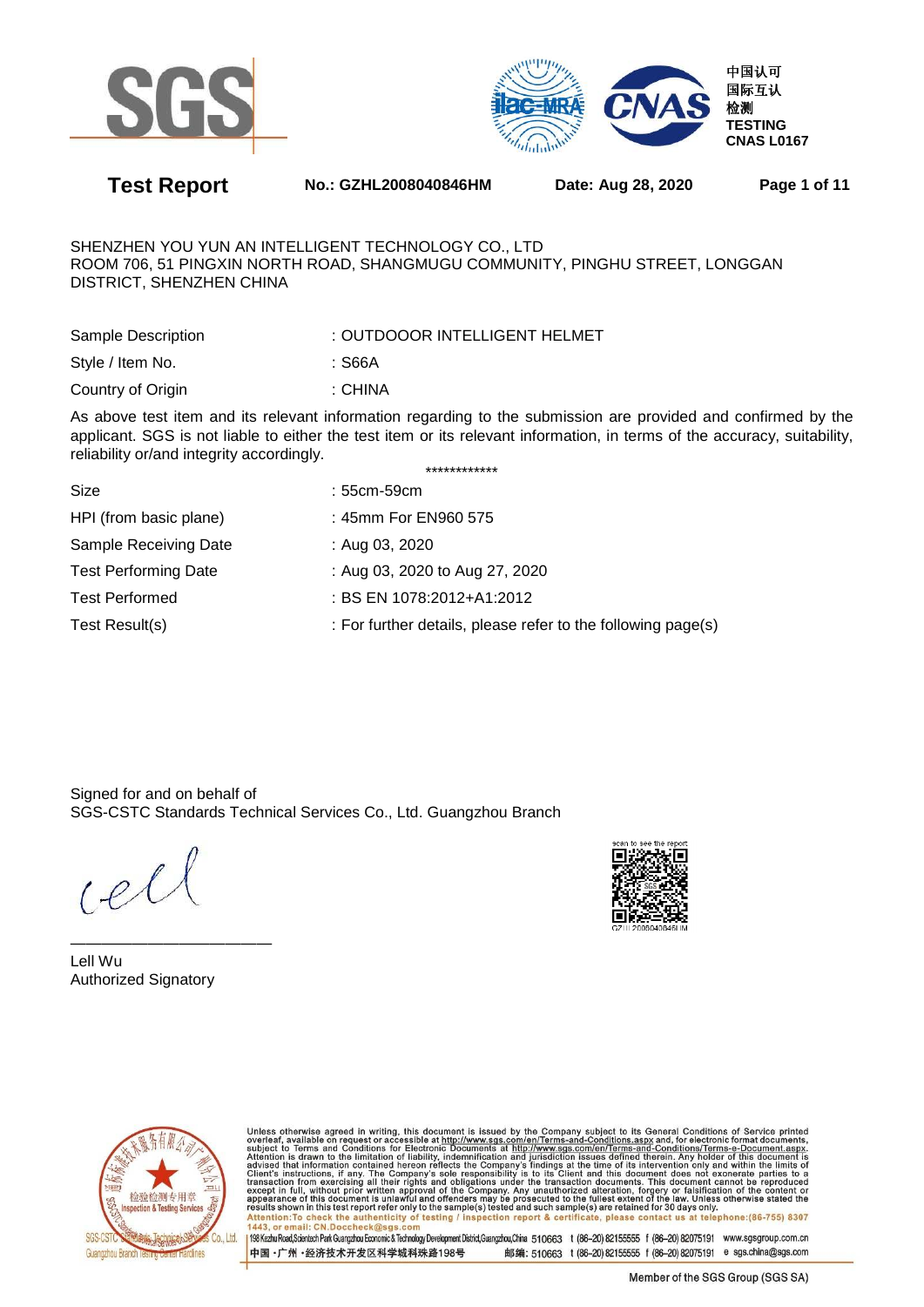

**Test Report No.: GZHL2008040846HM Date: Aug 28, 2020 Page 2 of 11** 

### **Test Conducted:** Based on **BS EN 1078:2012+A1:2012**

Helmets for pedal cyclists and for users of skateboards and roller skates

### **Number of Tested Sample: 4 piece(s)**

|  |  | Test Results: Details shown as following table |  |
|--|--|------------------------------------------------|--|
|  |  |                                                |  |

| <b>Clause</b> | <b>Test Method/Requirement</b>                                                                                                                                                                                                                                                                                                                                                                                                                                                                                                                                                                                                                                | <b>Result</b>       |
|---------------|---------------------------------------------------------------------------------------------------------------------------------------------------------------------------------------------------------------------------------------------------------------------------------------------------------------------------------------------------------------------------------------------------------------------------------------------------------------------------------------------------------------------------------------------------------------------------------------------------------------------------------------------------------------|---------------------|
| 4.1           | <b>Materials</b><br>For those parts of the helmet coming into contact with the skin, the material used<br>should be known not to undergo appreciable alteration from contact with sweat or with<br>substances likely to be found in toiletries.<br>Materials shall not be used which are known to cause skin disorders.                                                                                                                                                                                                                                                                                                                                       | <b>NT</b>           |
| 4.2           | <b>Construction</b><br>The helmet normally consists of a means of absorbing impact energy and means of<br>retaining the helmet on the head in an accident.<br>The helmet should be durable and withstand handling. The helmet shall be so designed<br>and shaped that parts of it (visor, rivets, ventilators, edges, fastening device and the<br>like) are not likely to injure the user in normal use.<br><b>NOTE:</b> Helmets should:<br>have low weight;<br>be ventilating;<br>be easy to put on and take off;<br>be usable with spectacles;<br>not significantly interfere with the ability of the user to hear traffic noise.<br><b>Field of vision</b> | Pass<br>See annex 1 |
| 4.3           | When tested in accordance with 5.7 there shall be no occultation in the field of vision<br>bounded by angles as follows (see Figure 1):<br>- horizontally: min. 105° from the longitudinal ver tical median plane to the left and right<br>hand sides;<br>- upwards: min. 25° from the reference plane;<br>- downwards: min. 45° from the basic plane.                                                                                                                                                                                                                                                                                                        | Pass<br>See annex 4 |
| 4.4           | Shock absorbing capacity<br>The helmet shall give protection to the forehead, rear, sides, temples and crown of the<br>head.<br>When tested in accordance with 5.3 and 5.4 the peak acceleration shall not, for each<br>impact, exceed 250 g for the velocity of $5,42 +0.1, -0$ m/s on the flat anvil, and<br>4,57+0.1,-0 m/s on the kerbstone anvil.<br>NOTE: These are theoretically equivalent to 1 497 mm and 1 064 mm drop heights respectively.                                                                                                                                                                                                        | Pass<br>See annex 2 |
| 4.5           | <b>Durability</b><br>After being tested the helmet shall not exhibit damage that could cause significant<br>injury to the wearer (sharp edges, points).                                                                                                                                                                                                                                                                                                                                                                                                                                                                                                       | Pass                |
| 4.6           | <b>Retention system</b>                                                                                                                                                                                                                                                                                                                                                                                                                                                                                                                                                                                                                                       |                     |



Unless otherwise agreed in writing, this document is issued by the Company subject to its General Conditions of Service printed<br>overleaf, available on request or accessible at http://www.sgs.com/en/Terms-and-Conditions.as Attention: To check the authenticity of testing / inspection report & certificate, please contact us at telephone: (86-755) 8307<br>1443, or email: CN.Doccheck@sgs.com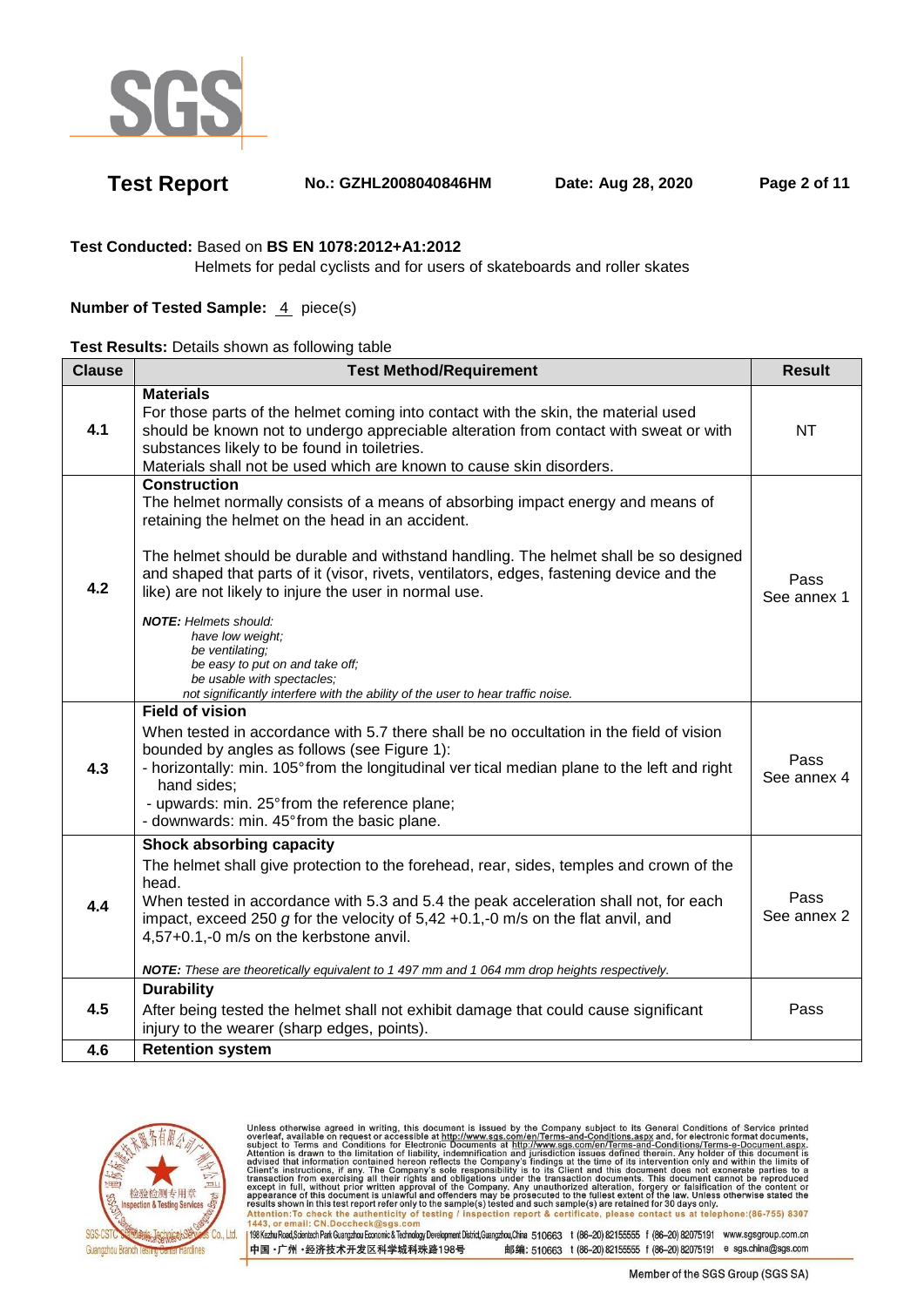

**Test Report No.: GZHL2008040846HM Date: Aug 28, 2020 Page 3 of 11** 

| <b>Clause</b>   | <b>Test Method/Requirement</b>                                                                                                                                                                                                                                                                                                                                                                                                                                                                              | <b>Result</b>       |  |  |
|-----------------|-------------------------------------------------------------------------------------------------------------------------------------------------------------------------------------------------------------------------------------------------------------------------------------------------------------------------------------------------------------------------------------------------------------------------------------------------------------------------------------------------------------|---------------------|--|--|
| 4.6.1           | General<br>Means shall be provided for retaining the helmet on the wearer's head. All parts of the                                                                                                                                                                                                                                                                                                                                                                                                          | Pass                |  |  |
|                 | retention system shall be securely attached to the helmet.                                                                                                                                                                                                                                                                                                                                                                                                                                                  |                     |  |  |
|                 | <b>Chin strap</b>                                                                                                                                                                                                                                                                                                                                                                                                                                                                                           |                     |  |  |
| 4.6.2           | The chin strap shall not include a chin cup. Any chin strap shall be no less than 15 mm<br>wide. Chin straps may be fitted with means of enhancing comfort for the wearer.                                                                                                                                                                                                                                                                                                                                  | Pass                |  |  |
|                 | <b>Fastening device</b>                                                                                                                                                                                                                                                                                                                                                                                                                                                                                     |                     |  |  |
| 4.6.3           | Any retention system shall be fitted with a device to adjust and maintain tension in the                                                                                                                                                                                                                                                                                                                                                                                                                    | Pass                |  |  |
|                 | system. The device shall be capable of adjustment so that the buckle does not sit on<br>the jaw bone.                                                                                                                                                                                                                                                                                                                                                                                                       |                     |  |  |
|                 | Color                                                                                                                                                                                                                                                                                                                                                                                                                                                                                                       |                     |  |  |
| 4.6.4           | No part of the retention system shall be colored green.                                                                                                                                                                                                                                                                                                                                                                                                                                                     | Pass                |  |  |
|                 | NOTE: It is recommended that the opening mechanism be marked with red or orange color.                                                                                                                                                                                                                                                                                                                                                                                                                      |                     |  |  |
|                 | <b>Strength</b>                                                                                                                                                                                                                                                                                                                                                                                                                                                                                             |                     |  |  |
|                 | When tested in accordance with 5.5, the dynamic extension of the retention system<br>shall not exceed 35 mm and the residual extension shall not exceed 25 mm. For this                                                                                                                                                                                                                                                                                                                                     |                     |  |  |
|                 | purpose, extension includes slippage of the fastening device.                                                                                                                                                                                                                                                                                                                                                                                                                                               |                     |  |  |
| 4.6.5           | Pass<br>Damage to the retention system shall be accepted provided that the above<br>See annex 3                                                                                                                                                                                                                                                                                                                                                                                                             |                     |  |  |
|                 | requirements are met.                                                                                                                                                                                                                                                                                                                                                                                                                                                                                       |                     |  |  |
|                 | NOTE: In this test, slippage of the fastening device can be measured and recorded separately from other<br>contributions to the extension but this is for information only and is not subject to a separate requirement.                                                                                                                                                                                                                                                                                    |                     |  |  |
| 4.6.6           | <b>Effectiveness</b>                                                                                                                                                                                                                                                                                                                                                                                                                                                                                        |                     |  |  |
|                 | When tested in accordance with 5.6 the helmet shall not come off the headform.                                                                                                                                                                                                                                                                                                                                                                                                                              | Pass                |  |  |
|                 | Ease of release                                                                                                                                                                                                                                                                                                                                                                                                                                                                                             |                     |  |  |
| 4.6.7           | Following the strength test in accordance with 5.5 and with the load still applied, it shall<br>be possible to open the release system with one hand.                                                                                                                                                                                                                                                                                                                                                       | Pass                |  |  |
|                 | Inspection and determination of mass                                                                                                                                                                                                                                                                                                                                                                                                                                                                        |                     |  |  |
|                 | Inspect the helmet to ascertain whether it is suitable for its intended purpose and fulfils<br>the general requirements in 4.2.                                                                                                                                                                                                                                                                                                                                                                             |                     |  |  |
| 5.2             | Determine the mass of the helmets of the same size submitted for testing. Calculate                                                                                                                                                                                                                                                                                                                                                                                                                         | Pass<br>See annex 1 |  |  |
|                 | and record the mean value in g rounded off to the nearest 10 g, stating the size of the                                                                                                                                                                                                                                                                                                                                                                                                                     |                     |  |  |
|                 | helmet.                                                                                                                                                                                                                                                                                                                                                                                                                                                                                                     |                     |  |  |
|                 | <b>Marking</b><br>Each helmet shall be marked in such a way that the following information is easily                                                                                                                                                                                                                                                                                                                                                                                                        |                     |  |  |
|                 | legible by the user and is likely to remain legible throughout the life of the helmet:                                                                                                                                                                                                                                                                                                                                                                                                                      | Pass                |  |  |
| $6\phantom{1}6$ | the number of this European standard;<br>а.                                                                                                                                                                                                                                                                                                                                                                                                                                                                 | Pass                |  |  |
|                 | the name or trademark of the manufacturer;<br>b.                                                                                                                                                                                                                                                                                                                                                                                                                                                            | Pass                |  |  |
|                 | the designation of the model;<br>с.                                                                                                                                                                                                                                                                                                                                                                                                                                                                         | Pass                |  |  |
|                 | Unless otherwise agreed in writing, this document is issued by the Company subject to its General Conditions of Service printed<br>overleaf, available on request or accessible at http://www.sgs.com/en/Terms-and-Conditions.asp<br>subject to Terms and Conditions for Electronic Documents at http://www.sgs.com/en/Terms-and-Conditions/Terms-e-Document.aspx.<br>tion is drawn to the limitation of liability, indemnification and jurisdiction issues defined therein. Any holder of this document is |                     |  |  |



Attention is drawn to the limitation of liability, indemnification and jurisdiction issues defined therein. Any holder of this document is<br>activisted that information contained hereon reflects the Company's findings at th essus shown in unserverse the put henticity of testing / inspection report & certificate, please contact us at telephone:(86-755) 8307<br>1443, or email: CN.Doccheck@ sgs.com<br>|198Kezhu Road,Sciented: Park Guargzhou Economic

中国·广州·经济技术开发区科学城科珠路198号 邮编: 510663 t (86-20) 82155555 f (86-20) 82075191 e sgs.china@sgs.com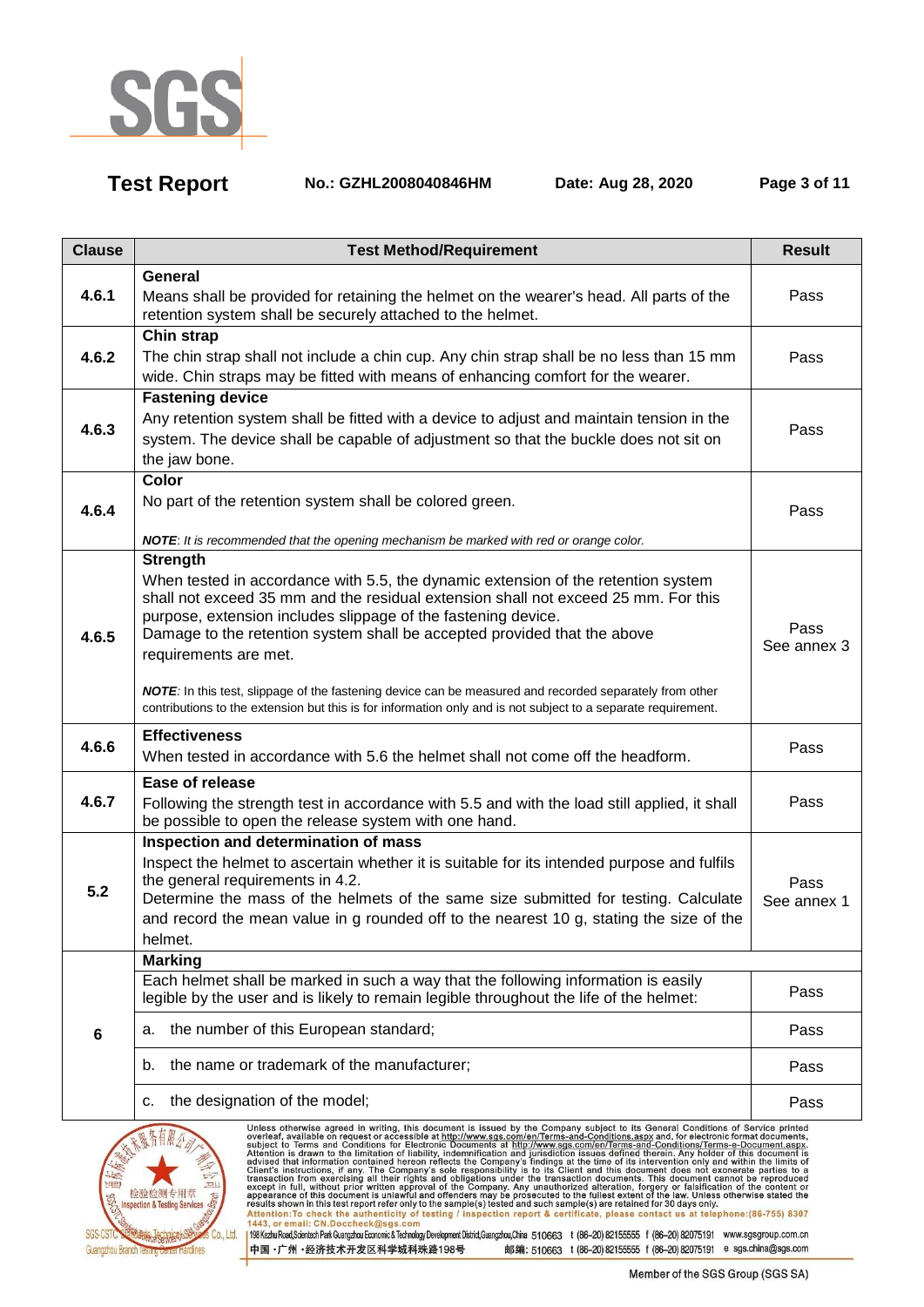

**Test Report No.: GZHL2008040846HM Date: Aug 28, 2020 Page 4 of 11** 

| <b>Clause</b>  | <b>Test Method/Requirement</b>                                                                                                                                                                                                                                                                            | <b>Result</b> |
|----------------|-----------------------------------------------------------------------------------------------------------------------------------------------------------------------------------------------------------------------------------------------------------------------------------------------------------|---------------|
|                | the designation, which shall be one or more of the following:-helmet for pedal<br>d.<br>cyclists, skateboarders or roller skaters;                                                                                                                                                                        | Pass          |
|                | e. the size or size range of the helmet, quoted as the circumference (in centimeters)<br>of the head which the helmet is intended to fit;                                                                                                                                                                 | Pass          |
|                | the weight of the helmet (the average mass in g determined according to EN<br>f.<br>$1078, 5.2$ ;                                                                                                                                                                                                         | Pass          |
|                | year and quarter of manufacture;<br>g.                                                                                                                                                                                                                                                                    | Pass          |
|                | a label carrying the instructions - "Warning! This helmet should not be used by<br>h.<br>children while climbing or doing other activities when there is a risk of<br>strangulation/hanging if the child gets trapped with the helmet"                                                                    | Pass          |
|                | In addition, if the helmet has components made of material which are known to be<br>adversely affected by contact with hydrocarbons, cleaning fluids, paints, transfers or<br>other extraneous additions, the helmet shall carry an appropriate warning.                                                  | Pass          |
|                | If there is a consumer sales packaging, the information specified in a), b), d), and h)<br>shall also be given on that package. The text shall be of minimum font size 12.                                                                                                                                | <b>NA</b>     |
|                | Information supplied by the manufacture                                                                                                                                                                                                                                                                   |               |
|                | With every helmet clear information in the language of the country of sale shall be<br>given as follows:                                                                                                                                                                                                  | Pass          |
|                | a. that the helmet can only protect if it fits well and that the buyer should try different<br>sizes and choose the size which feels secure and comfortable on the head;                                                                                                                                  | Pass          |
| $\overline{7}$ | that the helmet should be adjusted to fit the user, e.g. the straps positioned so that<br>b.<br>they do not cover the ears, the buckle positioned away from the jawbone and the<br>straps and buckle adjusted to be both comfortable and firm;                                                            | Pass          |
|                | c. how the helmet should be positioned on the head to ensure the intended protection<br>is provide (e.g. that it should be placed so as to protect the forehead and not be<br>pushed too for over the back of the head); to protect the forehead and not be<br>pushed too for over the back of the head); | Pass          |
|                | that a helmet cannot always protect against injury;<br>d.                                                                                                                                                                                                                                                 | Pass          |
|                | that a helmet subjected to a severe impact should be discarded and destroyed;<br>е.                                                                                                                                                                                                                       | Pass          |
|                | a statement of the danger of modifying or removing any of the original component<br>f.<br>parts of the helmet other than as recommended by the manufacturer, and that<br>helmets should not be adapted for the purpose of fitting accessories in a way not<br>recommended by the manufacturer.            | Pass          |

### **Remark:**

- 1.  $NA = Not applicable.$
- 2. NT = Not tested as per client's request.



Unless otherwise agreed in writing, this document is issued by the Company subject to its General Conditions of Service printed<br>overleaf, available on request or accessible at http://www.sgs.com/en/Terms-and-Conditions.as resums shown in this less report refer only to the sample(s) rested and such sample(s) are retained tor 50 days omly.<br>Attention:To check the authenticity of testing / inspection report & certificate, please contact us at t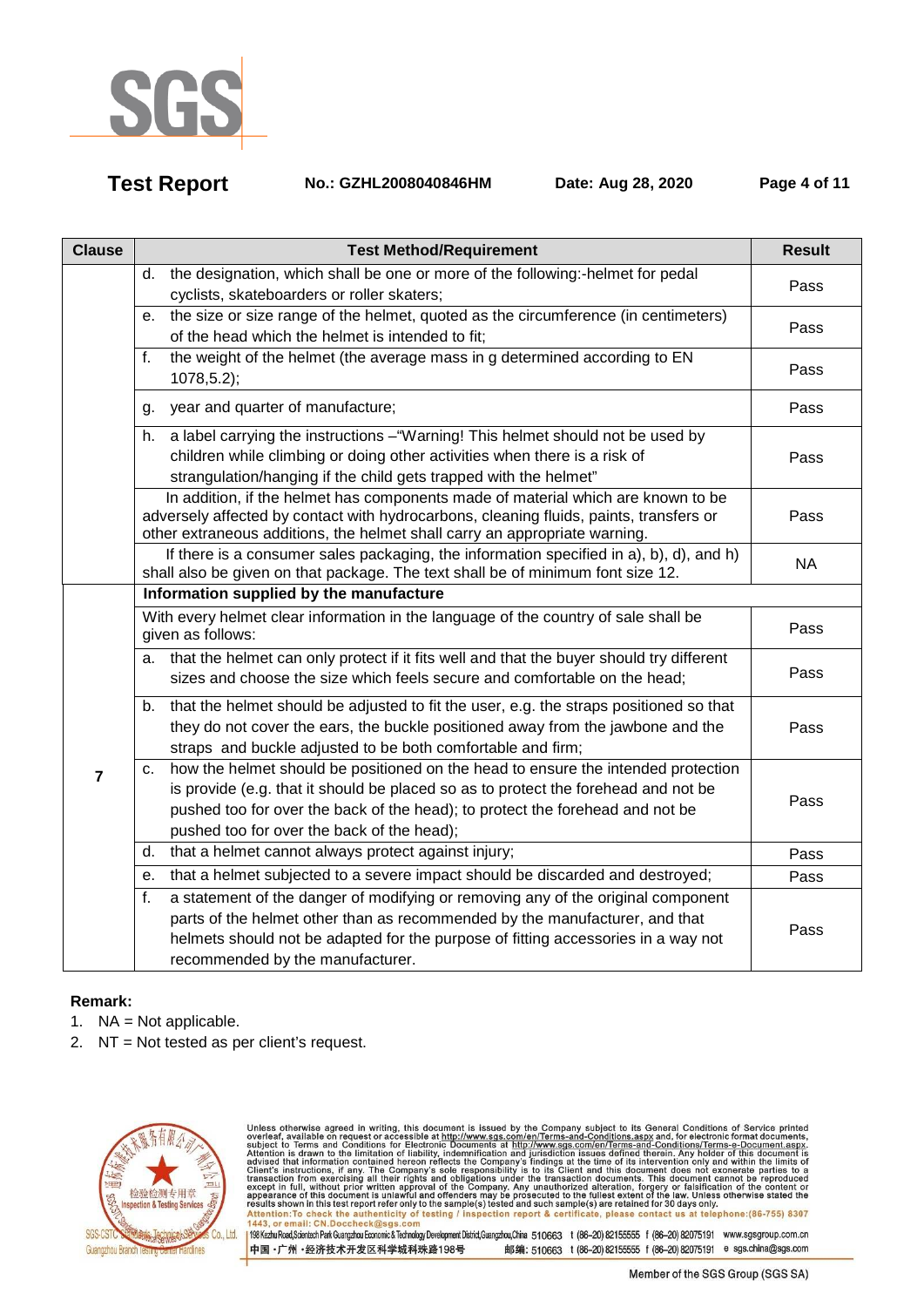

**Test Report No.: GZHL2008040846HM Date: Aug 28, 2020 Page 5 of 11** 

**Model: S66A Size: 55-59 cm Test headform: 575 (EN 960:2006)** 

**Annex-1: Mass** 

Mass of the samples:

| Sample No. | Mass (g) |
|------------|----------|
|            | 362      |
|            | 369      |
| 3          | 361      |
|            | 366      |
| Average    | 365      |

### **Annex-2: Impact energy attenuation test**

Test Specification: BS EN 1078:2012+A1:2012-5.4 Ambient temperature at time of test: 22.2 °C

| Sample No. | Condition                                                     | <b>Test Anvil</b> | <b>Test site</b> | <b>Velocity</b><br>(m/s) | Peak'G | <b>Result</b> |
|------------|---------------------------------------------------------------|-------------------|------------------|--------------------------|--------|---------------|
|            | High temperature<br>No recondition (Clause<br>5.4.2.1         | Kerbstone         | Front            | 4.59                     | 82.4   | Pass          |
|            |                                                               | Flat              | Left             | 5.42                     | 191.9  | Pass          |
| 2          | Low temperature<br>No recondition (Clause<br>5.4.2.2)         | Flat              | Crown            | 5.46                     | 199.4  | Pass          |
|            |                                                               | Kerbstone         | Left             | 4.58                     | 130.0  | Pass          |
| 3          | <b>Artificial Ageing</b><br>No recondition (Clause<br>5.4.2.3 | Kerbstone         | Crown            | 4.62                     | 100.1  | Pass          |
|            |                                                               | Flat              | Rear             | 5.43                     | 151.0  | Pass          |

### **Annex-3: Retention system strength**

Test Specification: BS EN 1078:2012+A1:2012-5.5 Ambient temperature at time of test: 22.2 °C

| Sample No.    | <b>Condition</b>                                               | <b>Dynamic</b><br>extension (mm) | <b>Residual</b><br>extension (mm) | <b>Result</b> |
|---------------|----------------------------------------------------------------|----------------------------------|-----------------------------------|---------------|
| $\mathcal{P}$ | Low temperature<br>No recondition (Clause<br>5.4.2.2)          | 25.6                             | 7.6                               | Pass          |
| 3             | <b>Artificial Ageing</b><br>No recondition (Clause<br>5.4.2.3) | 29.8                             | 10.1                              | Pass          |

### **Annex-4: Field of vision**

Test Specification: BS EN 1078:2012+A1:2012-5.7 Horizontal: >105º Upward: >25º Downward: >45º



Unless otherwise agreed in writing, this document is issued by the Company subject to its General Conditions of Service printed<br>overleaf, available on request or accessible at http://www.sgs.com/en/Terms-and-Conditions.as Attention:To check the authenticity of testing / inspection report & certificate, please contact us at telephone:(86-755) 8307<br>1443, or email: CN.Doccheck@sgs.com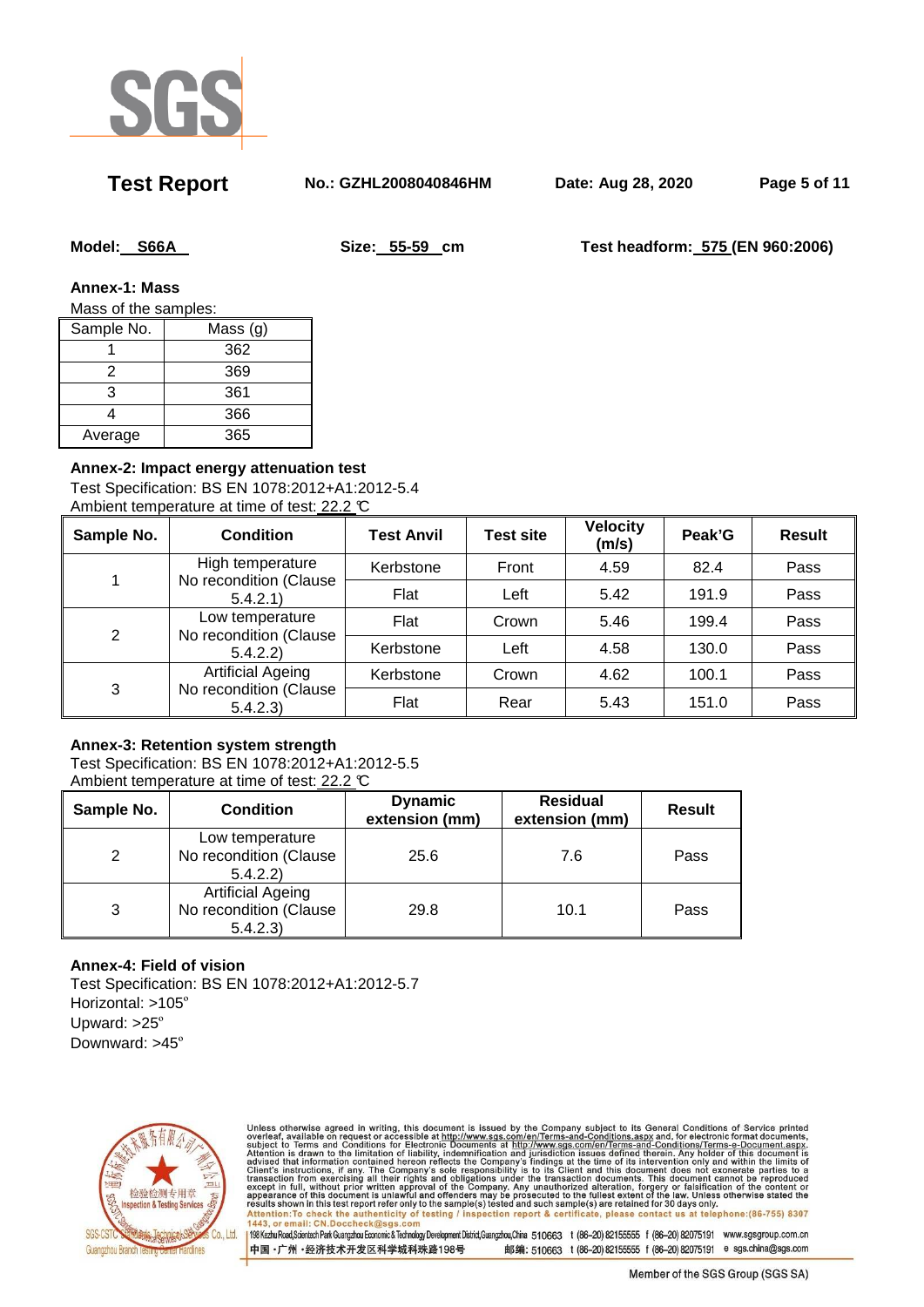

**Test Report No.: GZHL2008040846HM Date: Aug 28, 2020 Page 6 of 11** 

### **Sample Photo(s):**





Unless otherwise agreed in writing, this document is issued by the Company subject to its General Conditions of Service printed<br>overleaf, available on request or accessible at http://www.sgs.com/en/Terms-and-Conditions.as Assume Show in this test report refer only to the samplets) rested and such samplets) are retained for 50 days only.<br>Altention:To check the authenticity of testing / inspection report & certificate, please contact us at t

中国·广州·经济技术开发区科学城科珠路198号 邮编: 510663 t (86-20) 82155555 f (86-20) 82075191 e sgs.china@sgs.com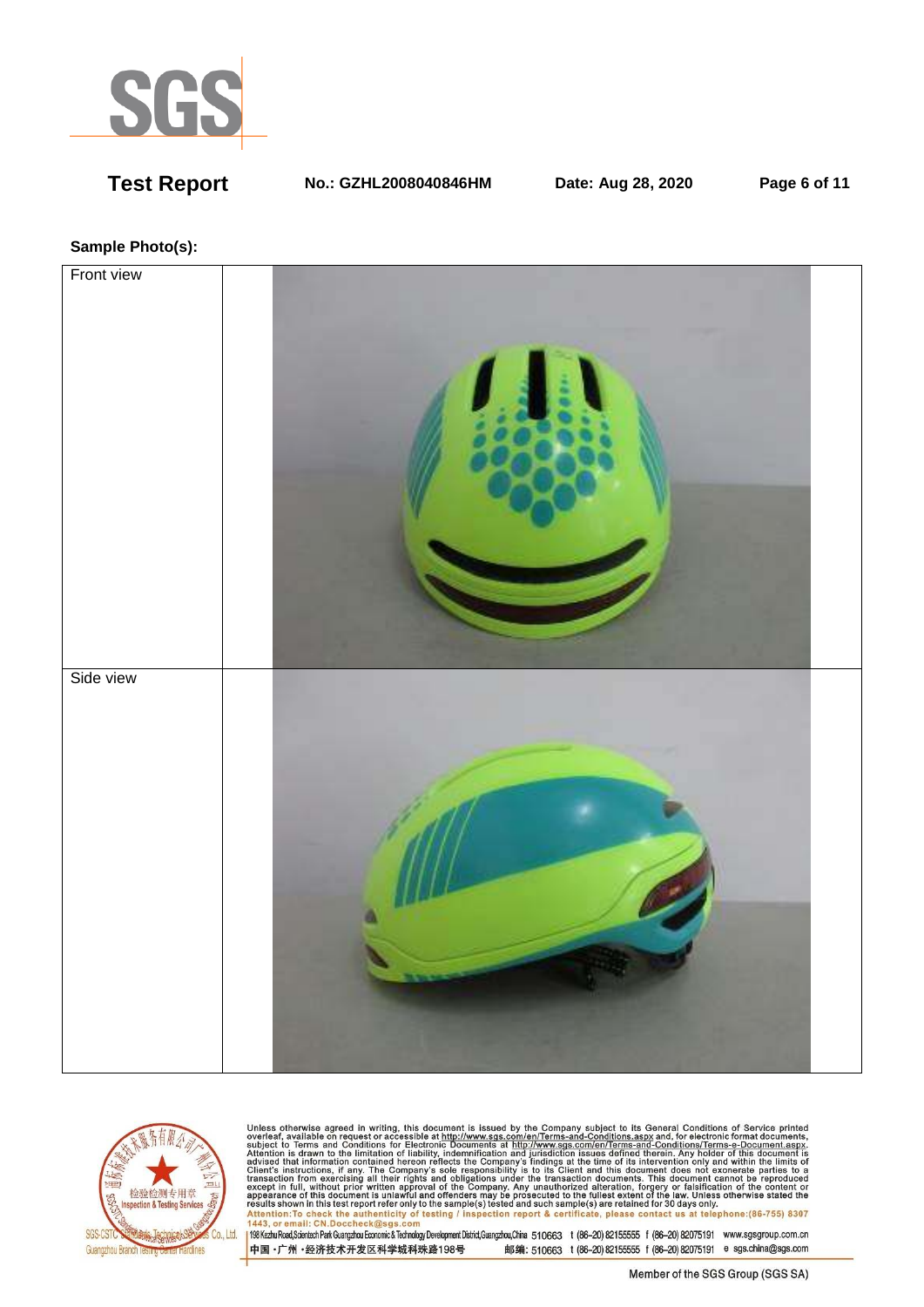

**Test Report No.: GZHL2008040846HM Date: Aug 28, 2020 Page 7 of 11** 





Unless otherwise agreed in writing, this document is issued by the Company subject to its General Conditions of Service printed<br>overleaf, available on request or accessible at http://www.sgs.com/en/Terms-and-Conditions.as resums shown in this less report refer only to the sample(s) rested and such sample(s) are retained tor 50 days omly.<br>Attention:To check the authenticity of testing / inspection report & certificate, please contact us at t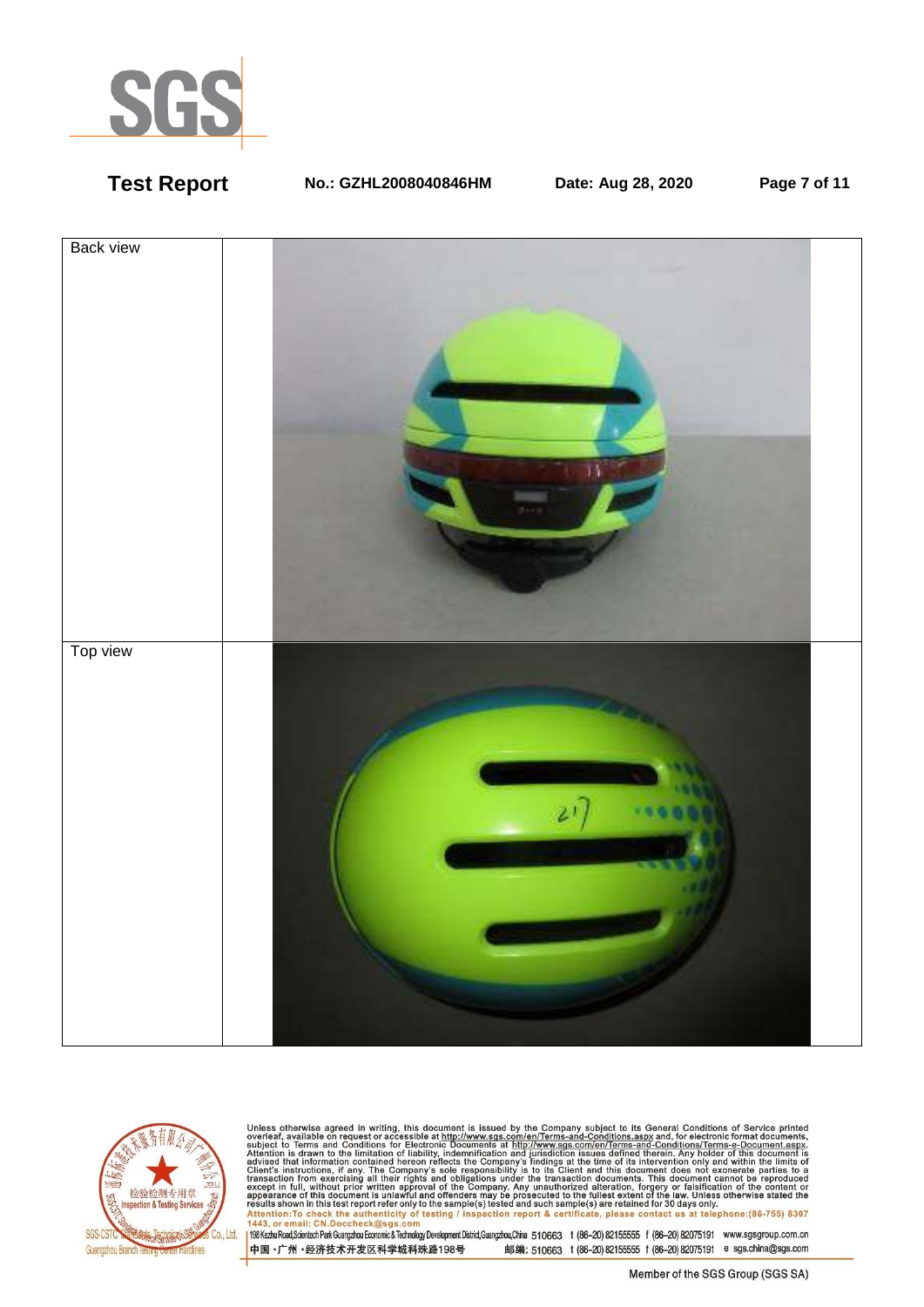

**Test Report No.: GZHL2008040846HM Date: Aug 28, 2020 Page 8 of 11** 





Unless otherwise agreed in writing, this document is issued by the Company subject to its General Conditions of Service printed<br>overleaf, available on request or accessible at http://www.sgs.com/en/Terms-and-Conditions.as Attention:To check the authenticity of testing / inspection report & certificate, please contact us at telephone:(86-755) 8307<br>1443, or email: CN.Doccheck@sgs.com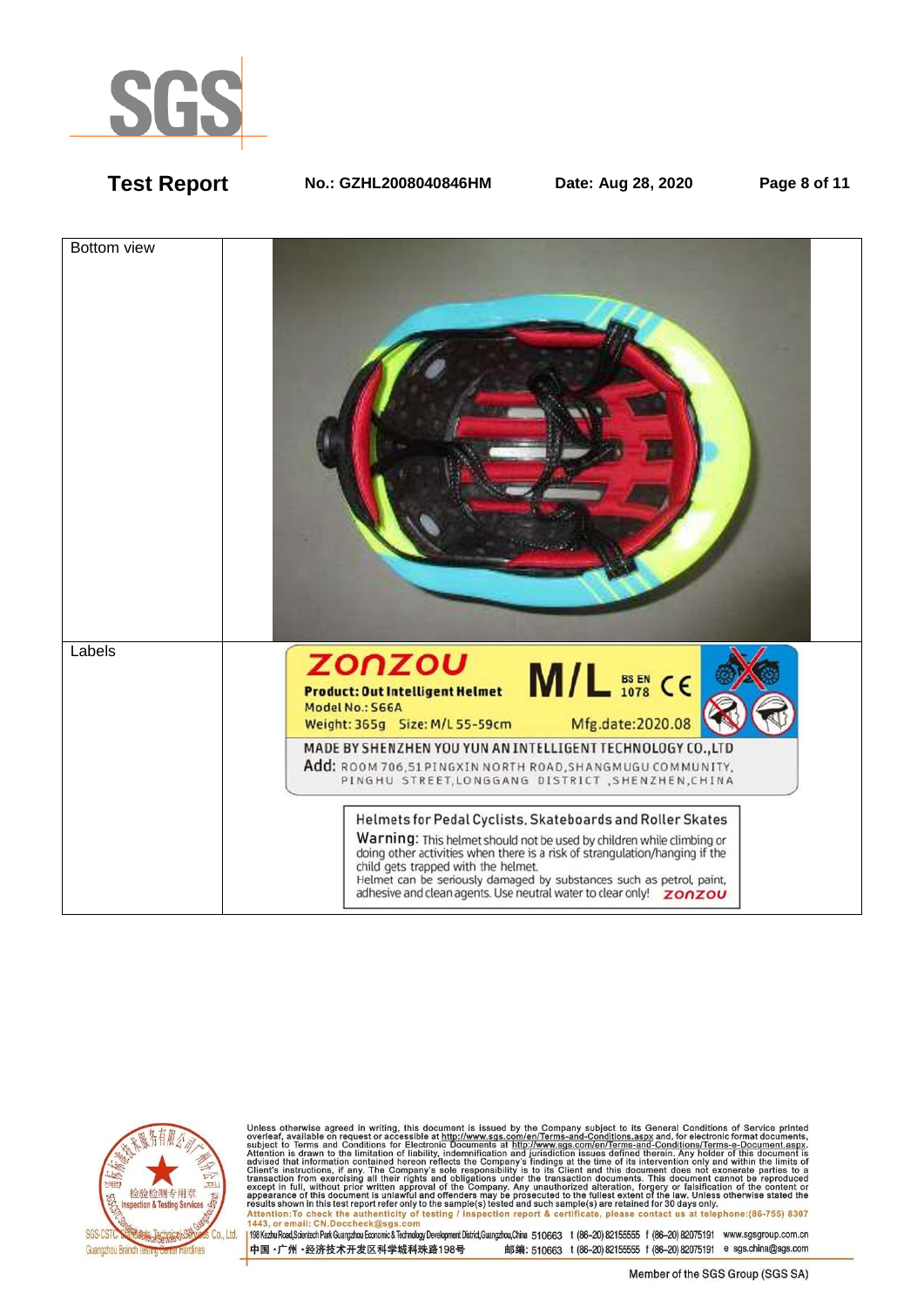

## **Test Report No.: GZHL2008040846HM Date: Aug 28, 2020 Page 9 of 11**





Unless otherwise agreed in writing, this document is issued by the Company subject to its General Conditions of Service printed<br>overleaf, available on request or accessible at http://www.sgs.com/en/Terms-and-Conditions.as Attention:To check the authenticity of testing / inspection report & certificate, please contact us at telephone:(86-755) 8307<br>1443, or email: CN.Doccheck@sgs.com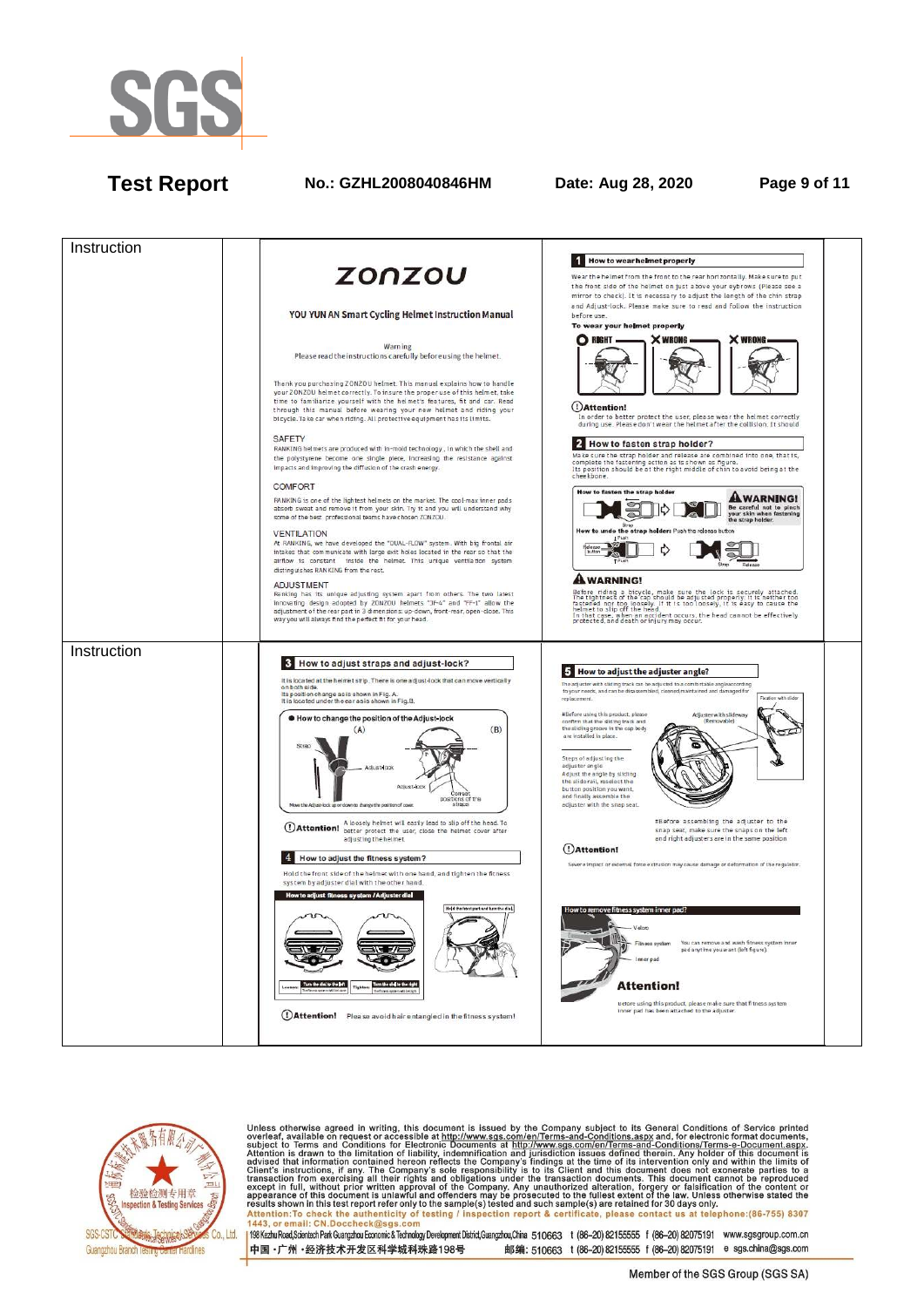

# **Test Report No.: GZHL2008040846HM Date: Aug 28, 2020 Page 10 of 11**





Unless otherwise agreed in writing, this document is issued by the Company subject to its General Conditions of Service printed<br>overleaf, available on request or accessible at http://www.sgs.com/en/Terms-and-Conditions.as Attention:To check the authenticity of testing / inspection report & certificate, please contact us at telephone:(86-755) 8307  $1442$ nail: CN.Doccheck@